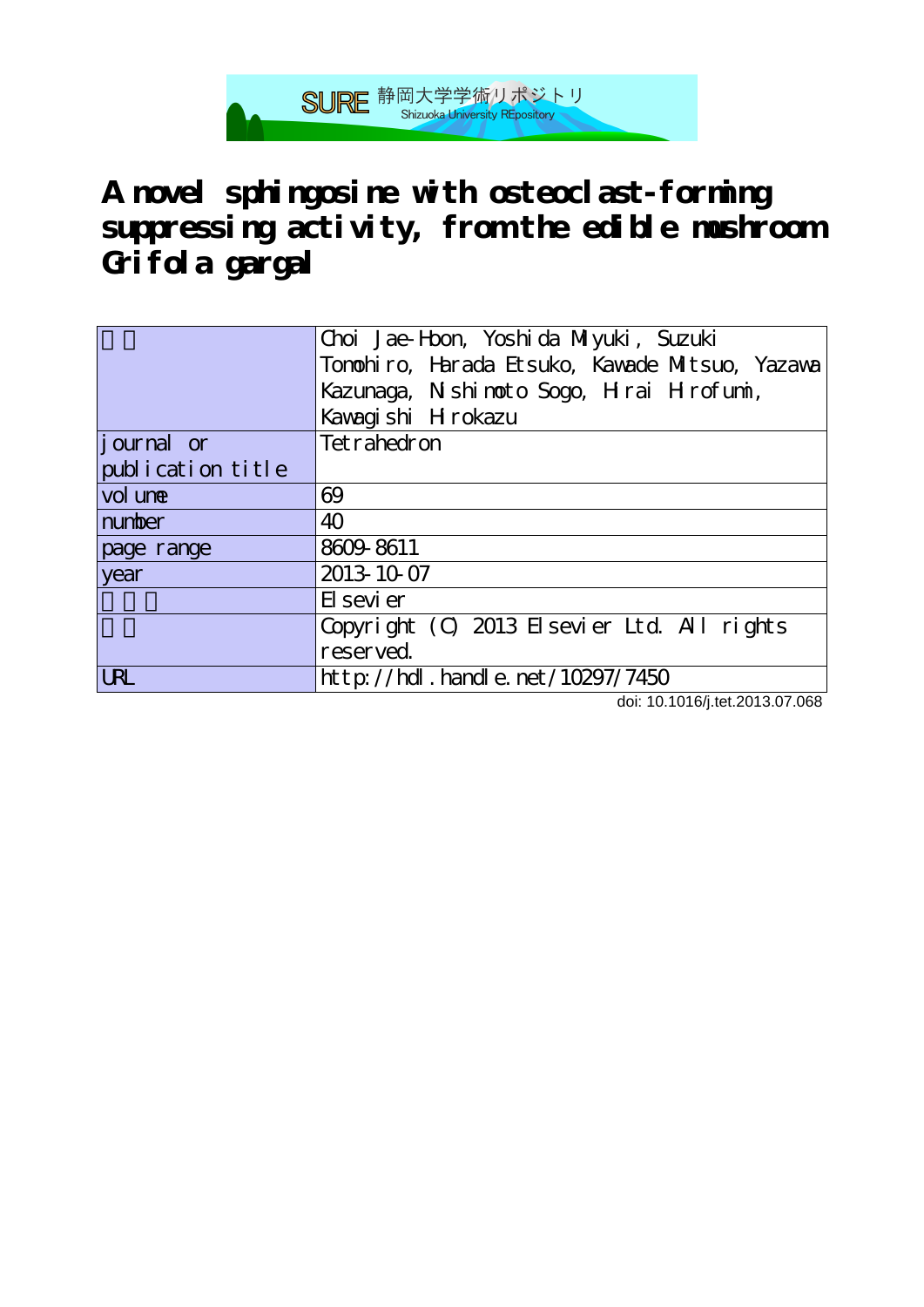# Graphical abstract

- A novel sphingosine with osteoclast-forming suppressing activity, from the edible mushroom *Grifola gargal*
- Jae-Hoon Choi, Miyuki Yosida, Tomohiro Suzuki, Etsuko Harada, Mitsuo Kawade, Kazunaga Yazawa, Sogo
- 

5 Nishimoto, Hirofumi Hirai, Hirokazu Kawagishi<sup>\*</sup><br>
O OH<br>
O OH<br>
O OH<br>
O O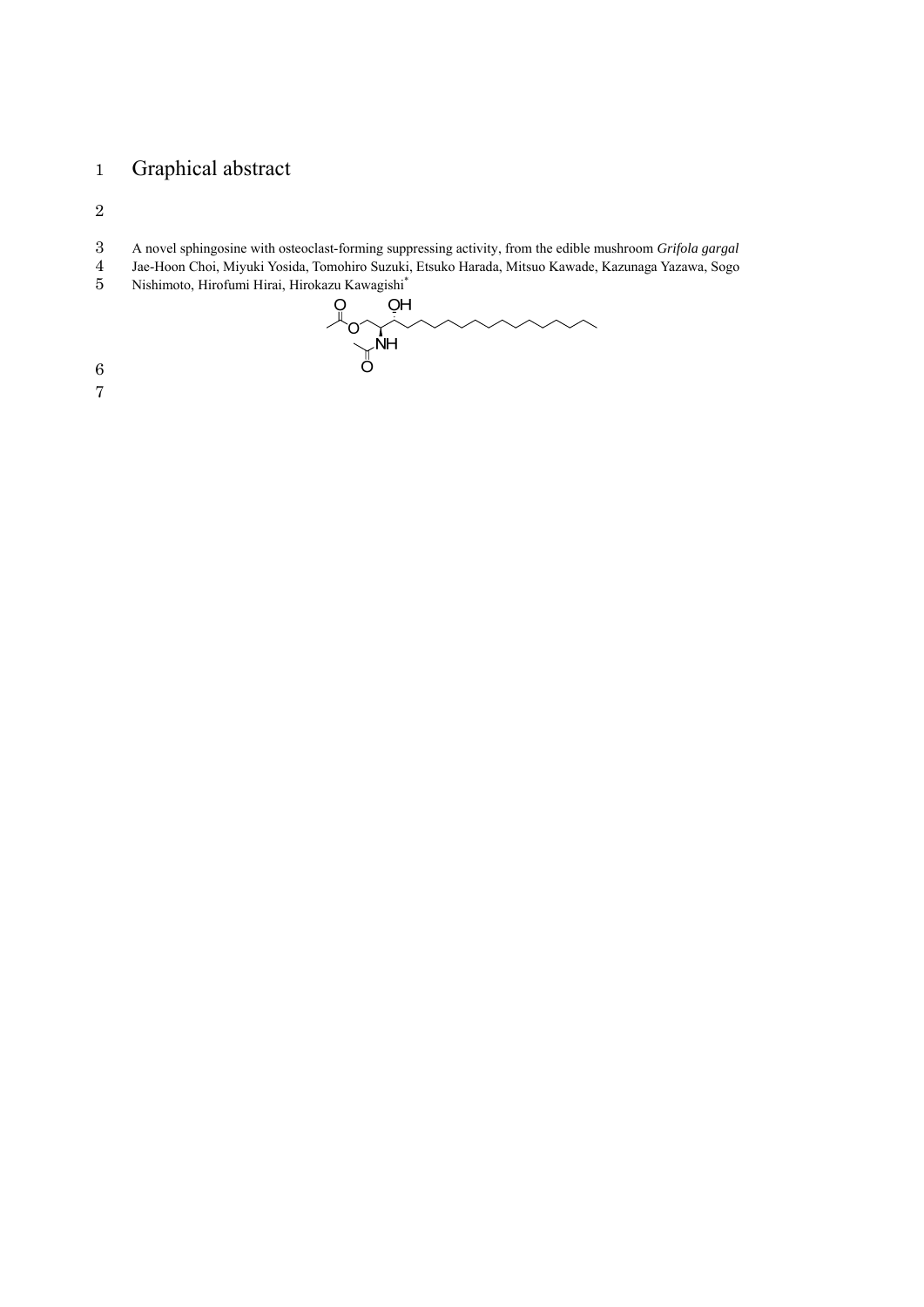**A novel sphingosine with osteoclast-forming suppressing activity, from the edible mushroom** *Grifola gargal*

Jae-Hoon Choi<sup>a</sup>, Miyuki Yoshida<sup>b</sup>, Tomohiro Suzuki<sup>a</sup>, Etsuko Harada<sup>c</sup>, Mitsuo Kawade<sup>c</sup>, Kazunaga Yazawa<sup>d,e</sup>, Sogo Nishimoto<sup>e</sup>, Hirofumi Hirai<sup>a,b</sup>, Hirokazu Kawagishi<sup>a,b,f\*</sup>

<sup>a</sup> Research Institute of Green Science and Technology, Shizuoka University, 836 Ohya, *Suruga-ku, Shizuoka 422-8529, Japan* 

<sup>b</sup> Graduate School of Agriculture, Shizuoka University, 836 Ohya, Suruga-ku, Shizuoka *422-8529, Japan* 

<sup>c</sup> Iwade Research Institute of Mycology Co.Ltd., 1-9 Suehiro-cho, Tsu, Mie 514-0012, *Japan* 

<sup>d</sup> Graduate School of Marine Science and Technology, Tokyo University of Marine *Science and Technology, 4-5-7, Konan, Minato-ku, Tokyo 108-8477, Japan* 

<sup>e</sup> *Health Food Research Project, Tokyo University of Marine Science and Technology 4-5-7 Konan, Minato-ku, Tokyo 108-8477, Japan*

<sup>f</sup> *Graduate School of Science and Technology, Shizuoka University, 836 Ohya, Suruga-ku, Shizuoka 422-8529, Japan*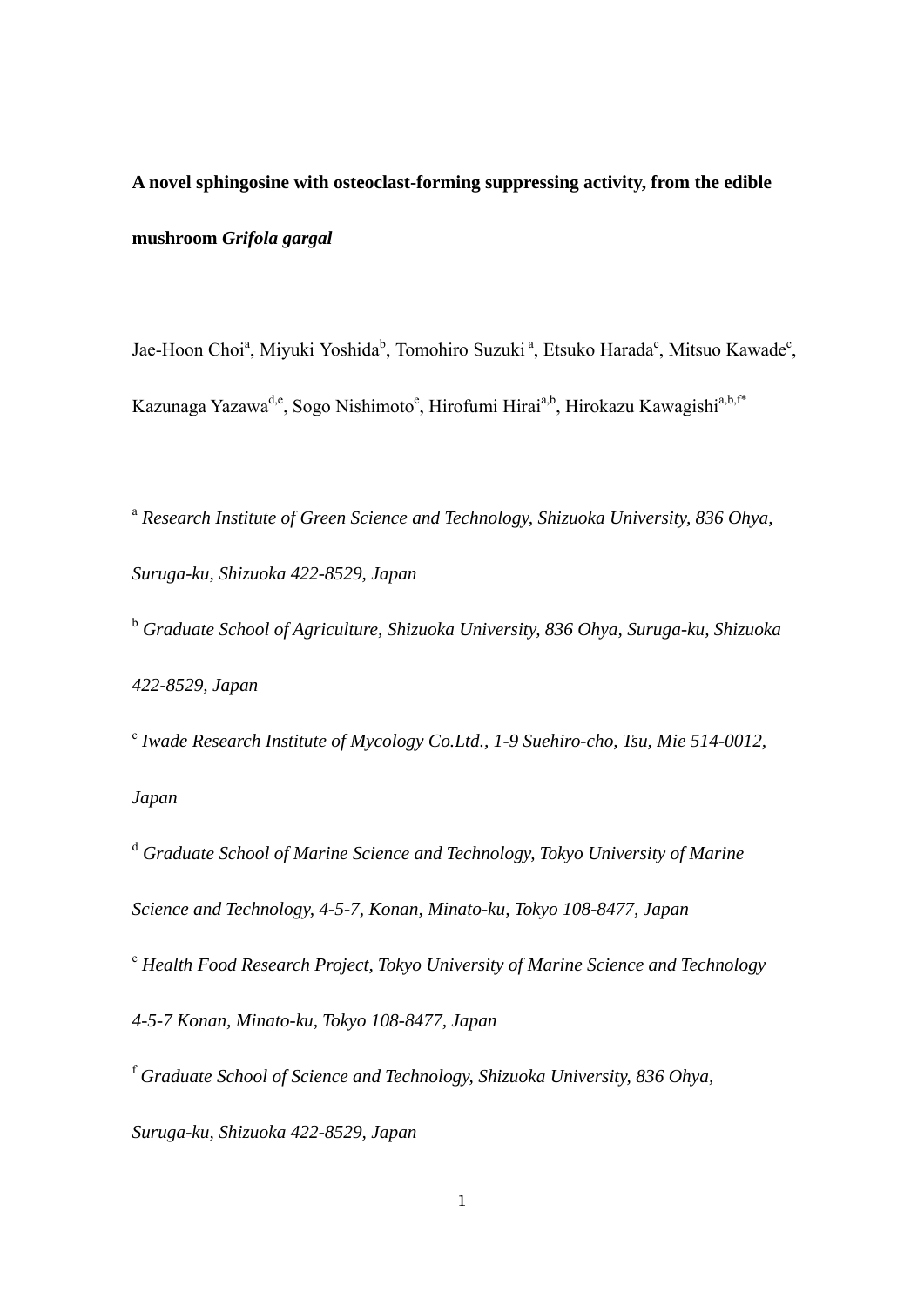\* Corresponding author: Tel/Fax +81-54-238-4885, e-mail achkawa@ipc.shizuoka.ac.jp

(H. Kawagishi)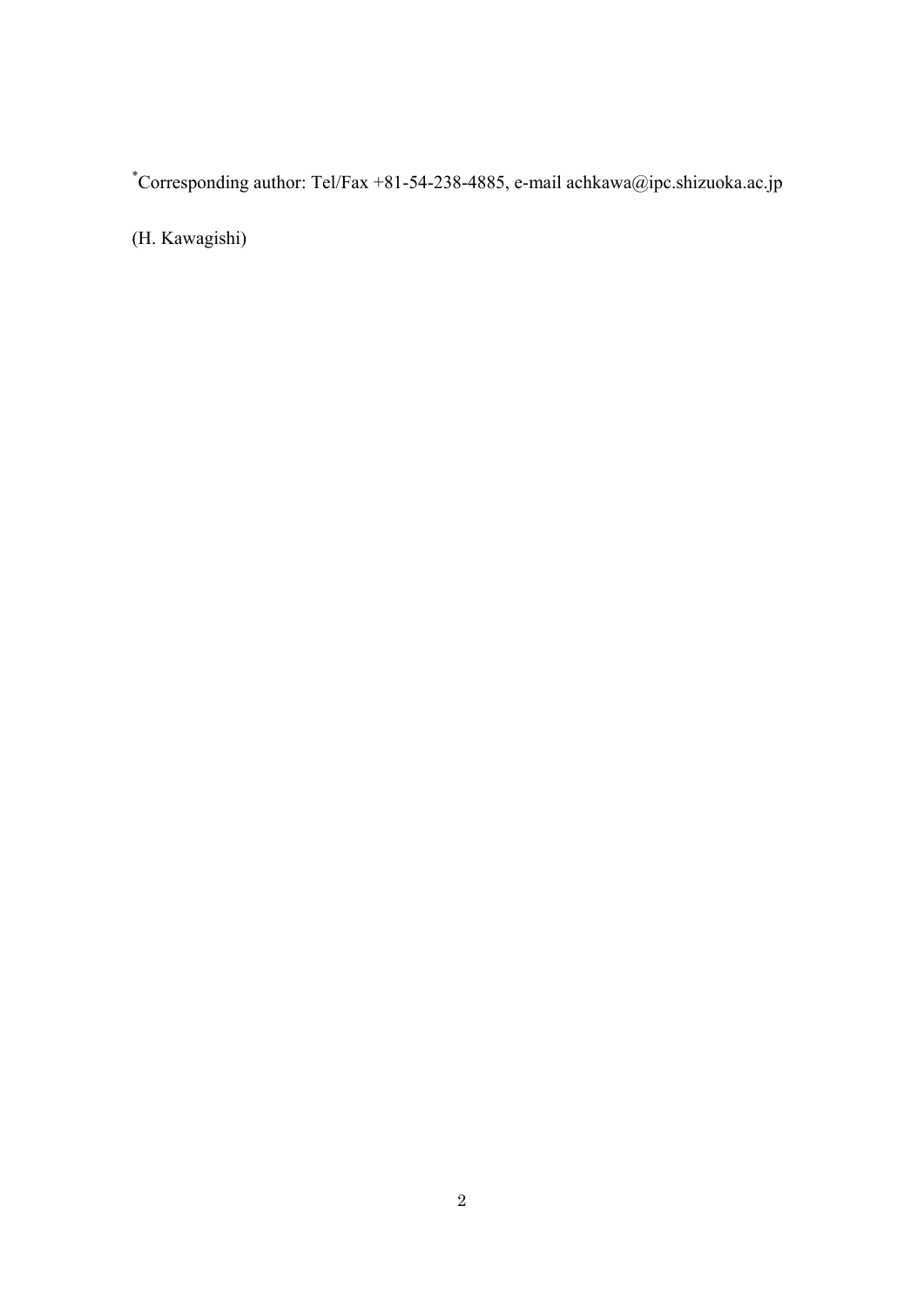# **Abstract**

A novel sphingosine, 1,2-diacetylsphingosine (**1**), was isolated from the edible mushroom *Grifola gargal*. The structure of **1** was determined by the interpretation of spectroscopic data. Compound **1** suppressed the formation of osteoclast without toxicity.

**Keywords**: mushroom; *Grifola gargal*; osteoclast-forming suppressing; sphingosine; structure determination; structure-activity relationship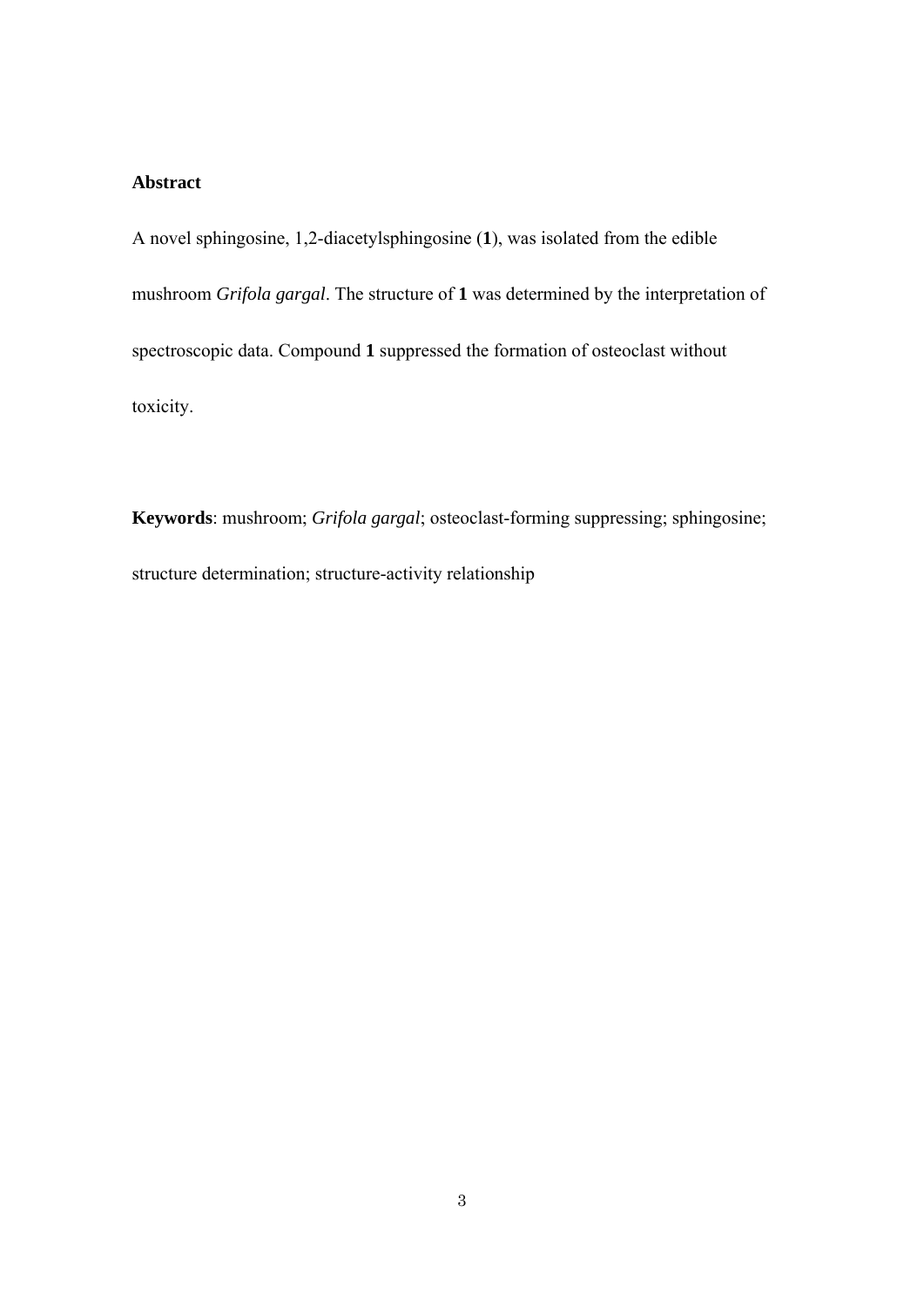## **1. Introduction**

Osteoporosis is a serious health problem that predominantly affects postmenopausal women and aged people and leads to a high risk of fracture. An imbalance between bone formation mediated by osteoblasts and resorption mediated by osteoclasts is related to metabolic bone diseases, such as osteoporosis and osteopetrosis.<sup>1,2</sup> Therefore, substances that can suppress the formation of osteoclasts are candidates for drugs or functional foods to cure or prevent osteoporosis. We have reported the isolation of novel osteoclast-forming suppressing compounds, gargalols A to C, and some known steroids, from the edible mushroom *Grifola gargal*. <sup>3</sup> *G. gargal* is an edible mushroom with a characteristic almond flavor, collected and eaten by native people of southern Argentina and Chile. The species has only been reported from the Nothofagus-dominated forests of the area. Nutraceutical properties and pharmacological potential of the mushroom have been studied; aqueous extracts of the mushroom showed the anti-oxidant and anti-inflammatory effects and the methanol extracts displayed a free radical scavenging activity.<sup>4</sup> Commercial production of the mushroom has started in 2009 in Japan.<sup>5</sup> During further search for osteoclast-formation suppressing compounds from the extracts of *G. gargal*, we obtained an active compound from the mushroom. Here we describe the isolation, structure determination, biological activity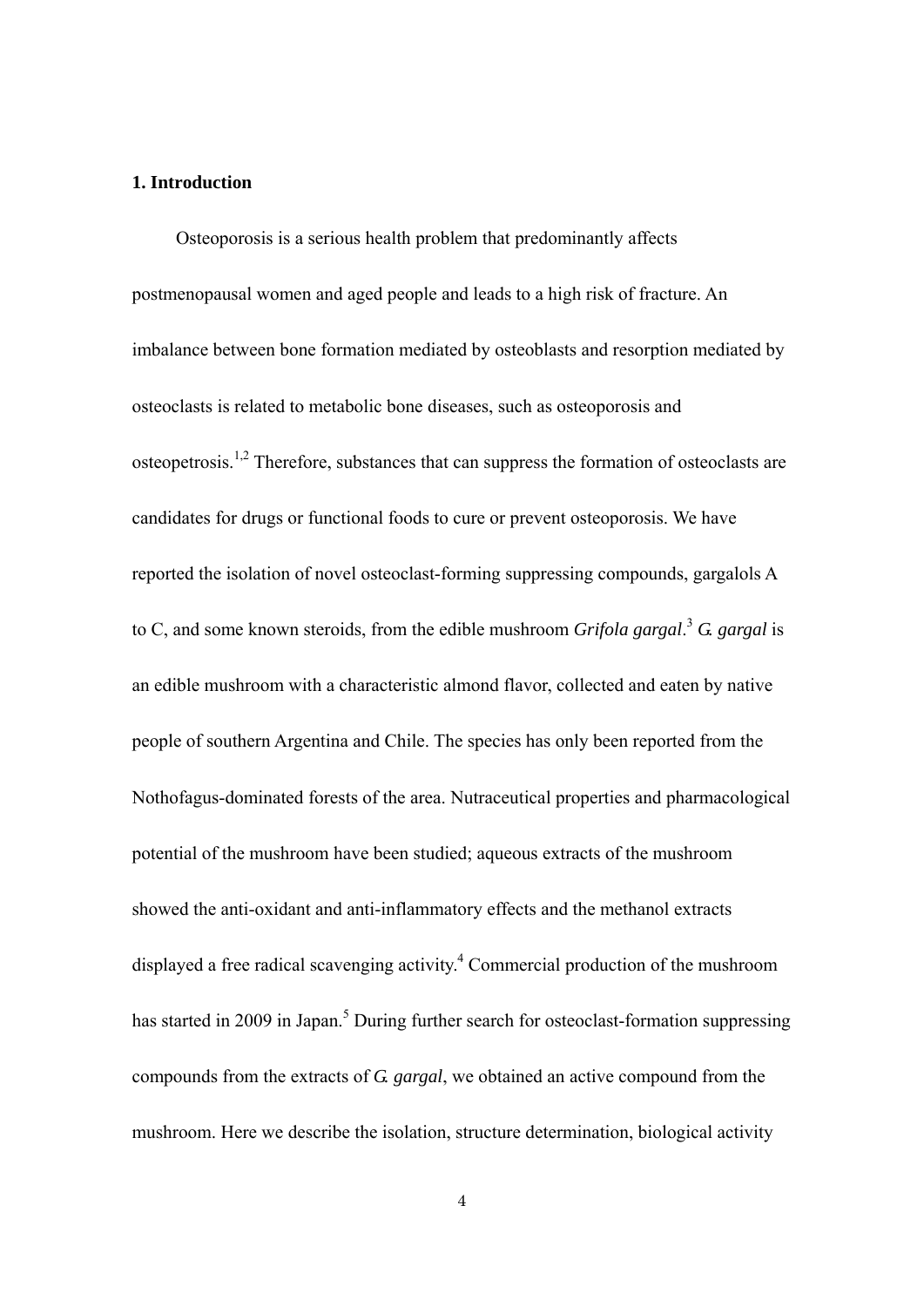of the compound from the mushroom, and structure-activity relationship among the compound and its analogues.

#### **2. Results and discussion**

The powder of dried fruiting bodies of *Grifola gargal* was successively extracted with hexane, EtOAc and then EtOH. Since EtOAc soluble fraction showed the strong suppressing activity against the formation of osteoclast, this fraction was repeatedly subjected to column chromatography, being guided by the result of the bioassay. As a consequence, novel compound **1** was purified.



Compound 1 was isolated as a white powder showing a specific rotation of  $[\alpha]_D^{27}$ +7.5°(*c* 0.34, MeOH). The IR spectrum showed absorption bands at 3269, 2915, 2848, 1738, 1649, 1557 and 1466 cm<sup>-1</sup>. Its molecular formula was determined as  $C_{22}H_{43}NO_4$ by HRESIMS  $m/z$  408.3063 [M+Na]<sup>+</sup> (calcd. for C<sub>22</sub>H<sub>43</sub>NNaO<sub>4</sub>, 408.3090), indicating the presence of two degrees of unsaturation in the molecule.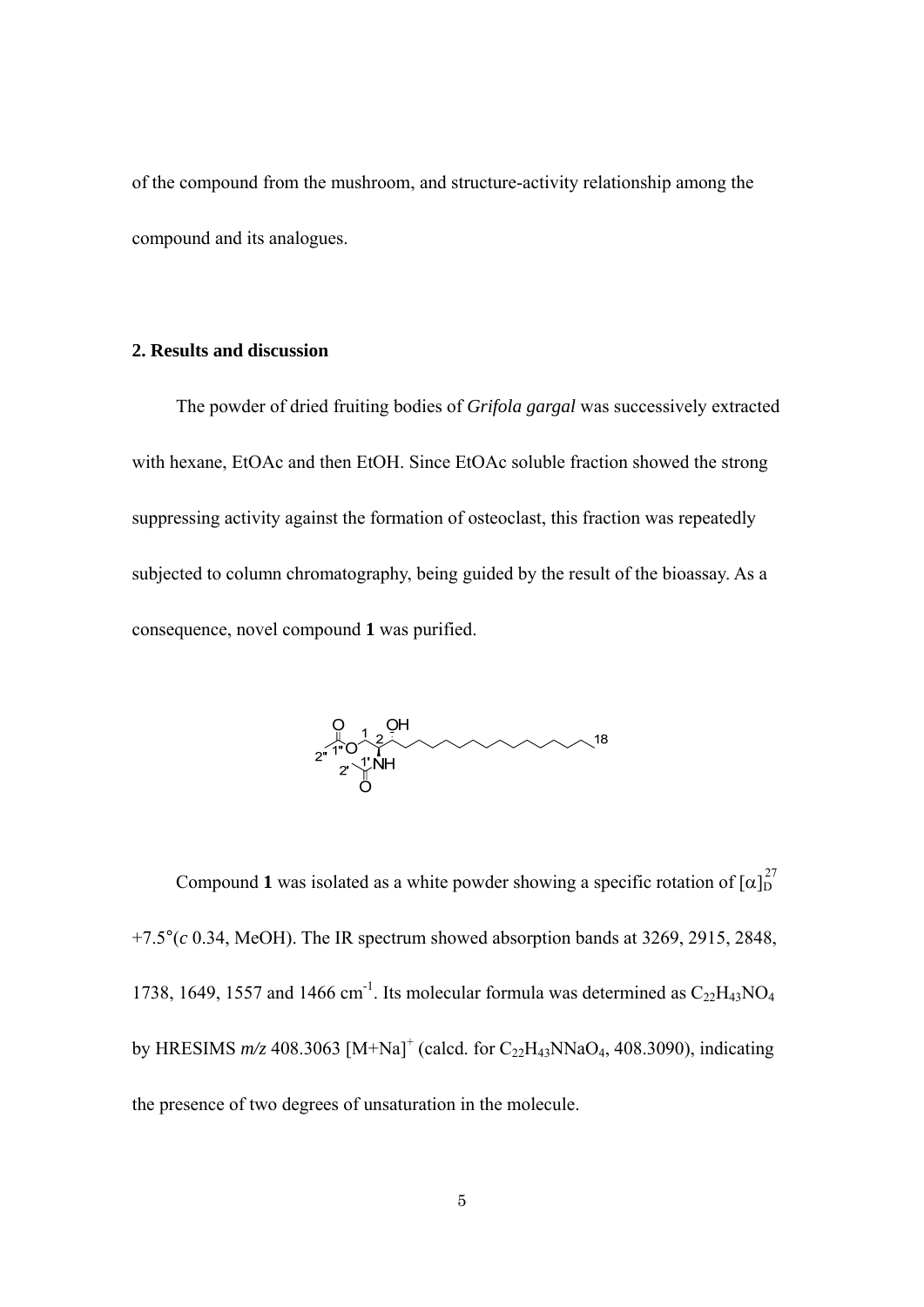

**Fig. 1.** COSY and HMBC correlations of **1**.

| Position       | $\mathbf{1}$                               |                                                        |
|----------------|--------------------------------------------|--------------------------------------------------------|
|                | $\delta_H$ (multiplicity, <i>J</i> in Hz)  | $\delta_{\rm C}$                                       |
| $\mathbf{1}$   | 4.18 (dd, 11.6, 3.7), 4.33 (dd, 11.6, 6.4) | 63.1                                                   |
| $\overline{2}$ | 4.11(m)                                    | 53.0                                                   |
| $\overline{3}$ | $3.62$ (m)                                 | 72.6                                                   |
| 4              | $1.48$ (m)                                 | 34.0                                                   |
| $5 - 17$       | $1.23 - 1.29$ (m)                          | 22.7, 26.0, 29.3, 29.5, 29.6, 29.7 <sup>a</sup> , 31.9 |
| 18             | $0.86$ (t, 6.9)                            | 14.1                                                   |
| 1 <sup>2</sup> |                                            | 170.2                                                  |
| $2^{\circ}$    | 2.00(s)                                    | 23.4                                                   |
| 1"             |                                            | 171.3                                                  |
| 2"             | 2.06(s)                                    | 20.9                                                   |

Table  $1^{-1}$ H and <sup>13</sup>C NMR data for **1** (in CDCl<sub>3</sub>)

<sup>a</sup> The signal was much higher than the others.

The DEPT experiment and the molecular formula indicated the presence of 3 methyls, 15 methylenes, 2 methines, and 2 quaternary carbons. The chemical shifts of the two quaternary carbons ( $\delta_c$  170.2, 171.3) and the HMBC correlations [H2''/C1''; H2'/C1'; NH( $\delta$  5.92, d,  $J = 8.5$ )/C1'] indicated that the unsaturation of the compound was due to acetamido- and acetoxy-groups. The 3-hydroxyoctadecyl acetate moiety was elucidated by the COSY (bold line in Fig. 1) and the HMBC correlations (H1/C2,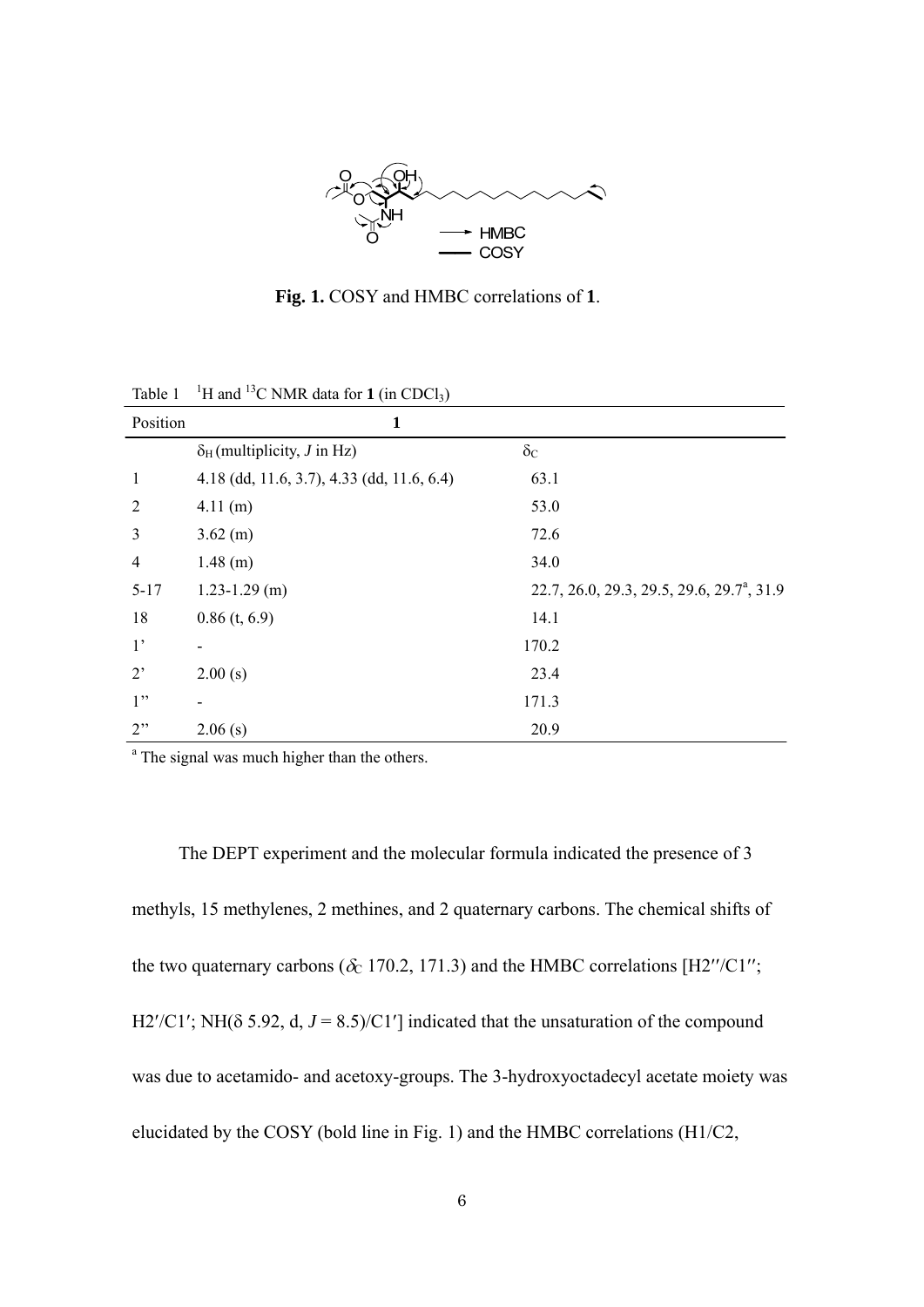H1/C3, H1/C1", H18/C17, HO-C3 ( $\delta$  2.37, d, J=6.1 Hz) /C2, HO-C3/C3, HO-C3/C4, H2"/C1"). The connection of the other part, the acetamido-group, with the moiety was suggested by the molecular formula, the HMBC correlations  $[H2'/C1', NH( \delta 5.92, d, J$  $= 8.5$ /C1'], and the COSY correlation (H2/NH). All the data allowed us to conclude that the plane structure of **1** was 2-acetamido-3-hydroxyoctadecyl acetate. The complete assignment of all the protons and carbons accomplished by DEPT, HMQC, COSY, and HMBC experiments was shown in Table 1 and Fig. 1. The confirmation of the plane structure and determination of the absolute configuration of **1** were done by comparison of spectroscopic data of each per-acetate (**2**) obtained by acetylation of **1** and commercially available *N*-acetyl-D-erythro-sphingosine (**3**). All the data of each per-acetae (**2**) including their specific rotation are identical with each other; acetate of **1**  $(2)$ ,  $[\alpha]_D^{29}$  +11 (*c* 0.10, CHCl<sub>3</sub>); acetate of **3** (2),  $[\alpha]_D^{29}$  +12 (*c* 0.13, CHCl<sub>3</sub>).

Compounds **1** and its analogues (**2** to **4**) were evaluated by the osteoclast-forming assay. The assay is based on the principle that osteoclast-like multinucleated cells can be formed *in vitro* from co-cultures of mouse bone marrow cells and osteoblastic cells by treatment with osteotropic factors. By adding suppressive agents, the formation of osteoclast is inhibited during the differentiation. As shown in Fig. 2, all the compounds inhibited osteoclast formation dose-dependently and **1**, **3** and **4** showed even at lower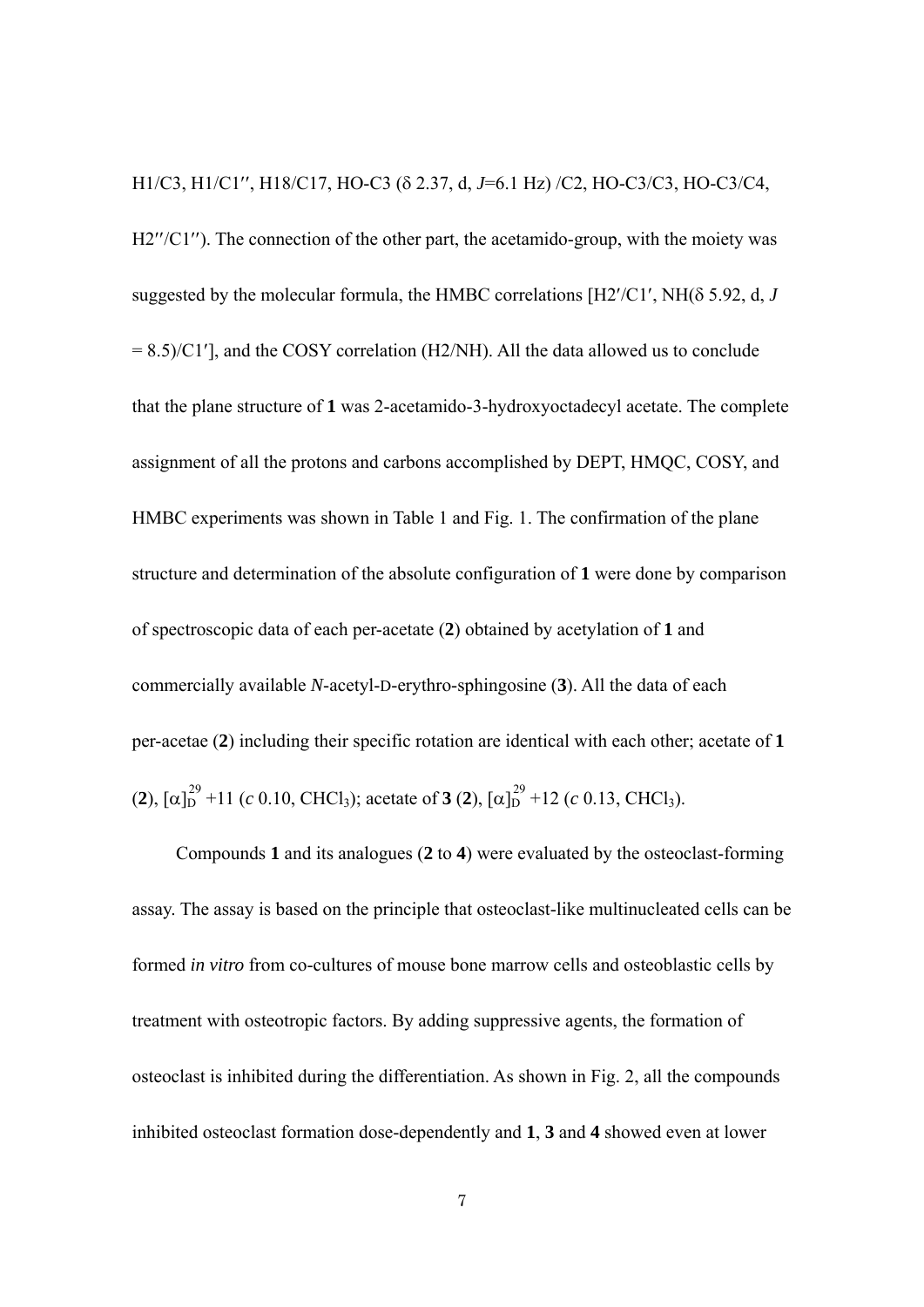concentration (0.8  $\mu$ g/mL). However, 3 and 4 showed cytotoxicity at 3.1  $\mu$ g/mL and above. On the other hand, 1 inhibited osteoclast formation by  $92\%$  at 25  $\mu$ g/mL with no cytotoxicity. These results led to the conclusion that hydroxyl group at position of C3 in the sphingosine moiety was indispensable for the activity of the compounds and **1** obtained from the mushroom *Grifola gargal* was the best compound for our purpose among the compounds tested.



**Fig. 2.** Inhibition of osteoclast formation by **1** and its analogues (**2** to **4**). Closed and open columns indicate cell viability and osteoclast formation, respectively. TRAP-positive multinucleated cells that had more than three nuclei were counted. Cell viability was determined by MTT assay. Data are the mean  $\pm$  SE of two cultures (\**P*<0.01, \*\**P*<0.001 vs control using Student's *t*-test).

## **3. Conclusion**

A novel compound **1** was isolated from an edible mushroom *Grifola gargal*. The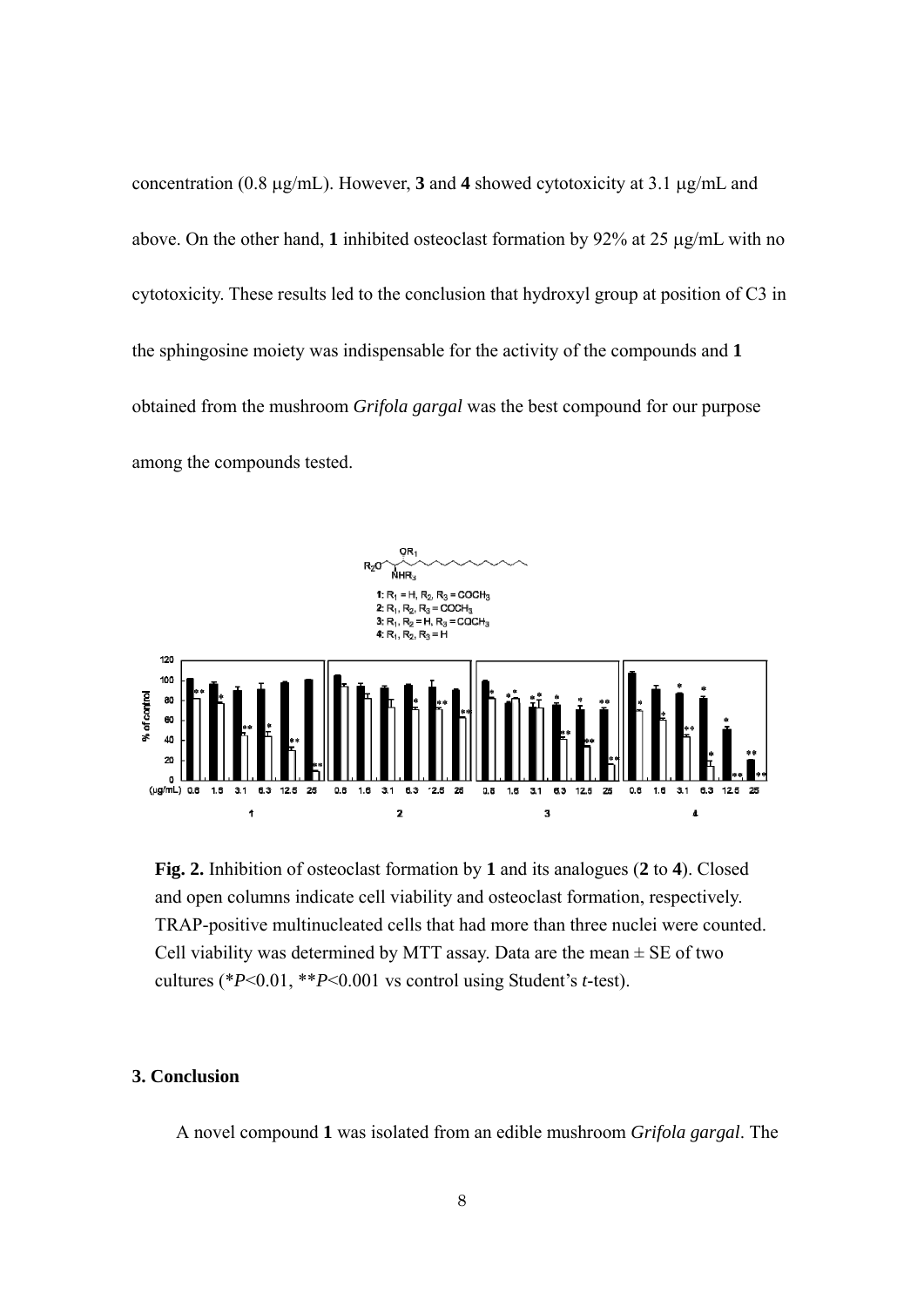structure of **1** was determined by the interpretation of spectroscopic data and chemical induction. The structure-activity relationship for osteoclast-forming suppressing activity was considered using **1** and its analogues. As a result, compound **1** was the best compound that inhibited osteoclast formation without cytotoxicity.

#### **4. Experimental**

### **4.1. General**

*N*-Acetyl-D-erythro-sphingosine (**3**) was purchased from EMD Biosciences, Inc. (San Diego, CA). D-Erythro-dihydrosphingosine (**4**) was purchased from Enzo Life Sciences Inc. (Farmingdale, NY).  ${}^{1}H$  NMR spectra (one- and two-dimensional) were recorded by a Jeol lambda-500 spectrometer at 500 MHz, while  $^{13}$ C NMR spectra were recorded by the same instrument at 125 MHz. The HRESIMS data were measured by a JMS-T100LC mass spectrometer. A Jasco grating infrared spectrophotometer was used to record the IR spectra and the specific rotation values were measured by a Jasco DIP-1000 polarimeter. HPLC separation was performed with a Jasco Gulliver system, using reverse-phase HPLC columns (Develosil C30-UG-15/30 and Develosil C30-UG-5, Nomura Chemical, Japan). A silica gel plate (Merck  $F_{254}$ ) and silica gel 60 N (Kanto Chemical, Japan) were respectively used for analytical TLC and flash column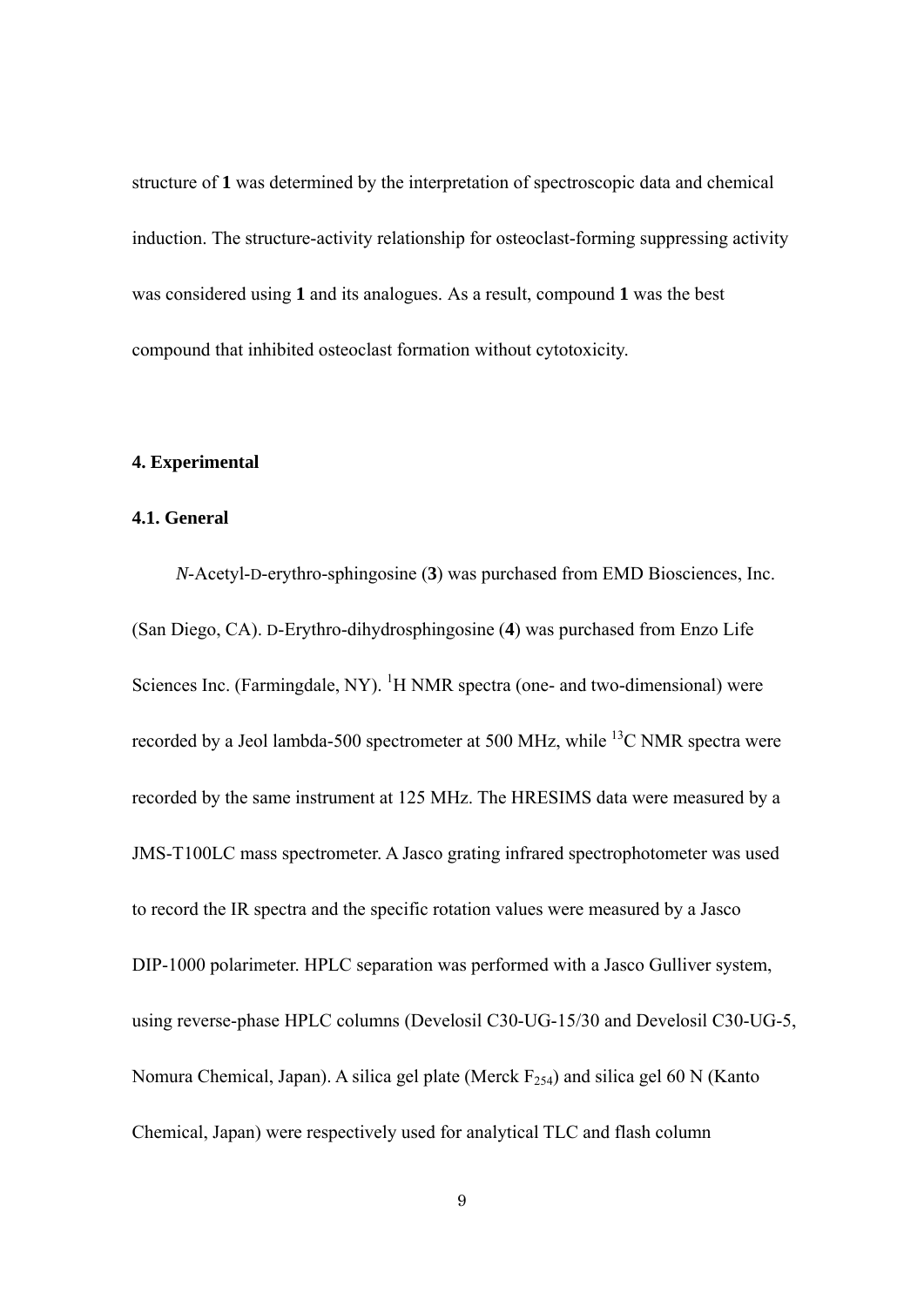chromatography.

#### **4.2. Fungal materials**

A voucher specimen of the organism is located in Iwade Research Institute of Mycology.

### **4.3. Extraction and isolation**

The powder of dried fruiting bodies of *G. gargal* (8.78 kg) was successively extracted with hexane, EtOAc and then EtOH (5 L, two times). After removing the solvent under reduced pressure, the EtOAc-soluble part (90.1 g) was fractionated by silica gel flash column chromatography (hexane/EtOAc 9:1;  $CH_2Cl_2$ ;  $CH_2Cl_2$ /acetone 8:2; acetone; EtOH and MeOH/H2O 9:1, 2 L each) to obtain 28 fractions. Fraction 18 (3.6 g) was further separated by a reverse-phase HPLC (Develosil C30-UG-15/30, 90% MeOH) affording 57 fractions. Fraction 18-28 (34.4 mg) was further separated by recrystallization with  $CH_2Cl_2$  and MeOH to afford compound 1 (3.4 mg).

4.3.1. *Compound* 1. White powder; mp 120-121°C;  $[\alpha]_D^{27}$  +7.5°(*c* 0.34, MeOH); IR (neat) 3269, 2915, 2848, 1738, 1649, 1557 and 1466 cm<sup>-1</sup>; <sup>1</sup>H and <sup>13</sup>C NMR, see Table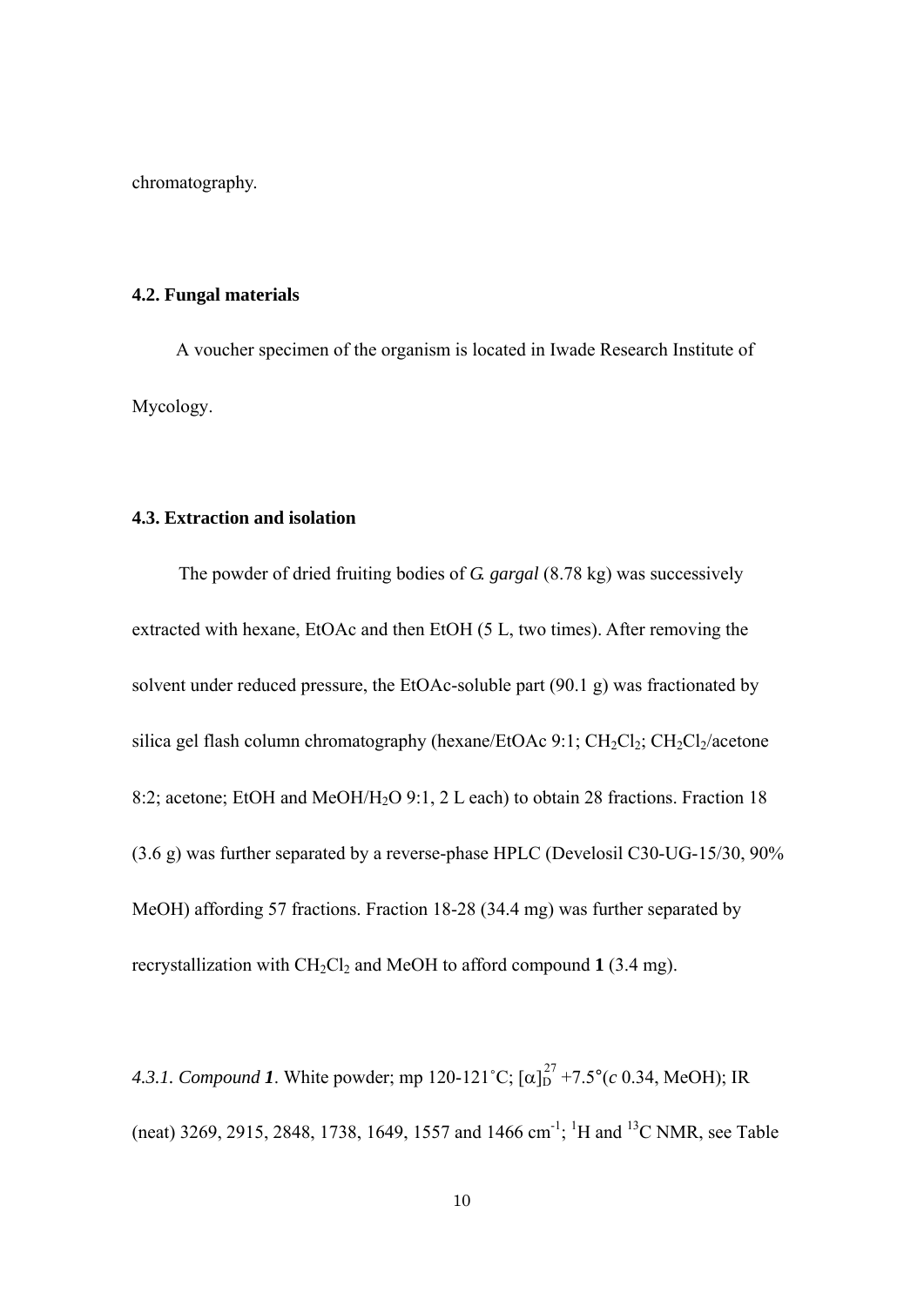1; ESIMS  $m/z$  408 [M+Na]<sup>+</sup>; HRESIMS  $m/z$  408.3063 [M+Na]<sup>+</sup> (calcd. for  $C_{22}H_{43}NNaO_4$ , 408.3090).

#### **4.4. Preparation of acetates of 1 and** *N***-acetyl-D-erythro-sphingosine**

One mg of compound **1** or 2.5 mg of *N*-acetyl-D-erythro-sphingosine (**3**) was dissolved in 0.1 mL anhydrous pyridine in a 4 mL vial, and acetic anhydride (0.1 mL) was added to the solution. After leaving to stand the reaction mixture at room temperature for 24 h, the mixture was added with distilled water and then partitioned between CHCl<sub>3</sub> and water. After washing of the CHCl<sub>3</sub> layer with 1 N HCl, saturated  $NaHCO<sub>3</sub>$ , and saturated NaCl, the organic phase was dried with anhydrous MgSO<sub>4</sub>. After removing the solvent under reduced pressure, the residue was purified by a reverse-phase HPLC (Develosil C30-UG-5, 90% MeOH) to give acetate of **1** (**2**; 1.0 mg) or acetate of *N*-acetyl-D-erythro-sphingosine (**2**; 1.2 mg).

4.4.1 Compound 2. White powder; mp 96-97<sup>°</sup>C; <sup>1</sup>H NMR (500 MHz, in CDCl<sub>3</sub>) δ 4.88  $(1H, dd, J = 13.4, 5.3 Hz, H2), 4.37 (1H, m, H3), 4.23 (1H, dd, J = 11.6, 6.1 Hz, H1a),$ 4.04 (1H, dd, J = 11.6, 4.0 Hz, H1b), 2.05 (3H, s, H2"), 2.03 (3H, s, -O-COMe), 1.98  $(3H, s, H2')$ , 1.58 (2H, m, H4), 1.23-1.26 (36H, m, H5-H17), 0.84 (3H, t, J = 6.3 Hz,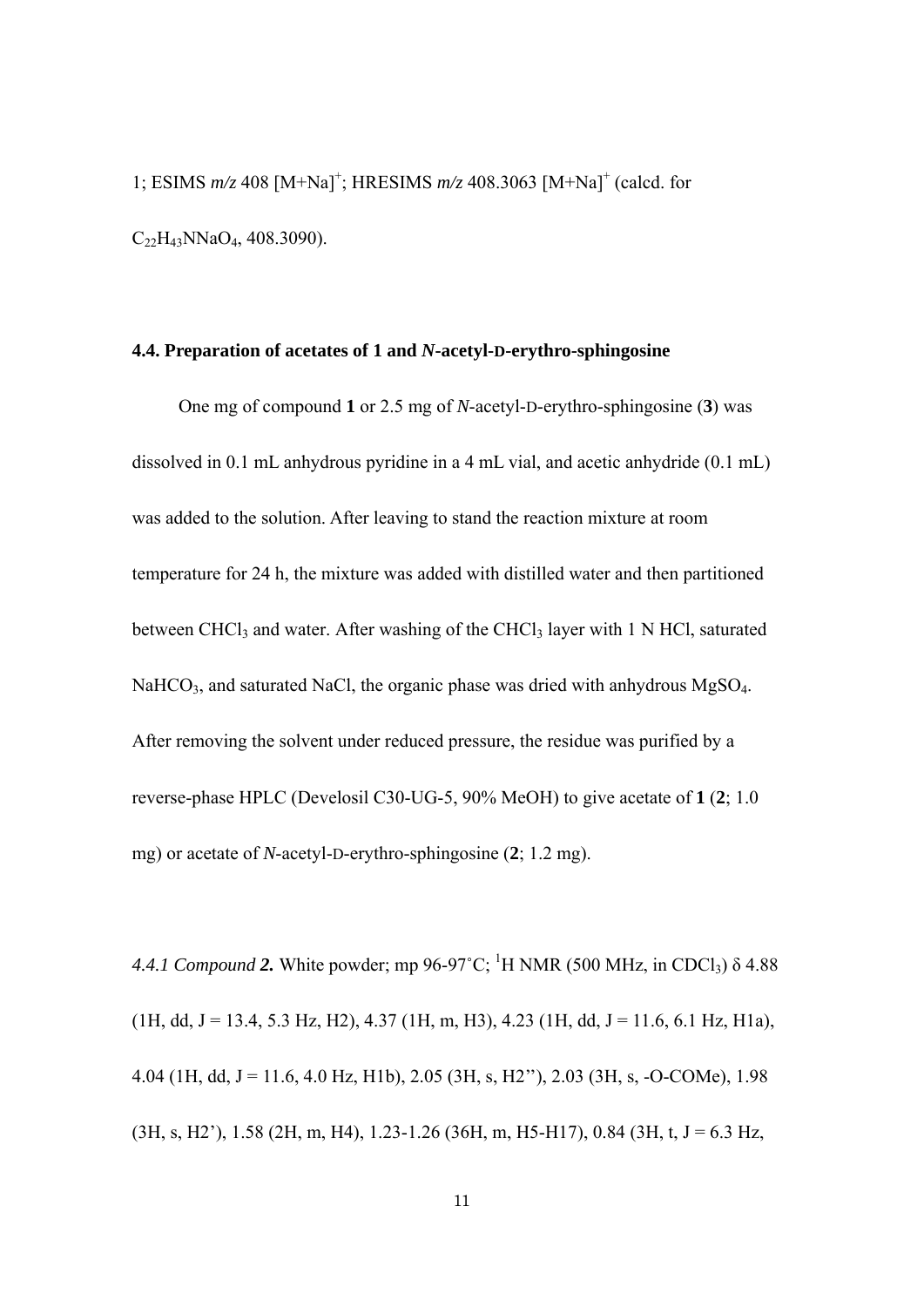H18); ESIMS *m/z* 450 [M+Na]+; HRESIMS *m/z* 450.3166 [M+Na]+ (calcd for  $C_{24}H_{45}NaNO_5$ , 450.3195).

#### **4.5. Bioassay**

The stromal/osteoblastic cells, UAMS-32, were cultured in an  $\alpha$ -minimal essential medium ( $\alpha$ -MEM) (ICN Biomedicals, Inc.) containing 10% fetal bovine serum (FBS) for a week. The cells were detached from the culture dishes by using trypsin-EDTA, suspended in  $\alpha$ -MEM containing 10% FBS and used for the co-culture as osteoblastic cells. Bone marrow cells were isolated from mice as described previously.<sup>6</sup> Femoral and tibiae bone marrow cells were collected from 5-week-old mice which had been killed by cervical dislocation. The tibiae and femora were removed and dissected free of adhering tissues. The bone ends were removed and the marrow cavities were flushed by slowly injecting a media with a 26-gauge needle. The osteoblastic cells and bone marrow cells collected were washed and used in the co-culture. Osteoclasts were prepared from a co-culture system as previously described.<sup>7</sup> The osteoblastic cells  $(1.0 \times 10^4 \text{ cells/well})$ were co-cultured with bone marrow cells  $(2.0 \times 10^7 \text{ cells/well})$  in  $\alpha$ -MEM containing 10% FBS in 96-well plates (Corning Inc.). The culture volume was made up to 200  $\mu$ L per well with  $\alpha$ -MEM supplemented with 10% FBS in the presence of 10<sup>-8</sup> M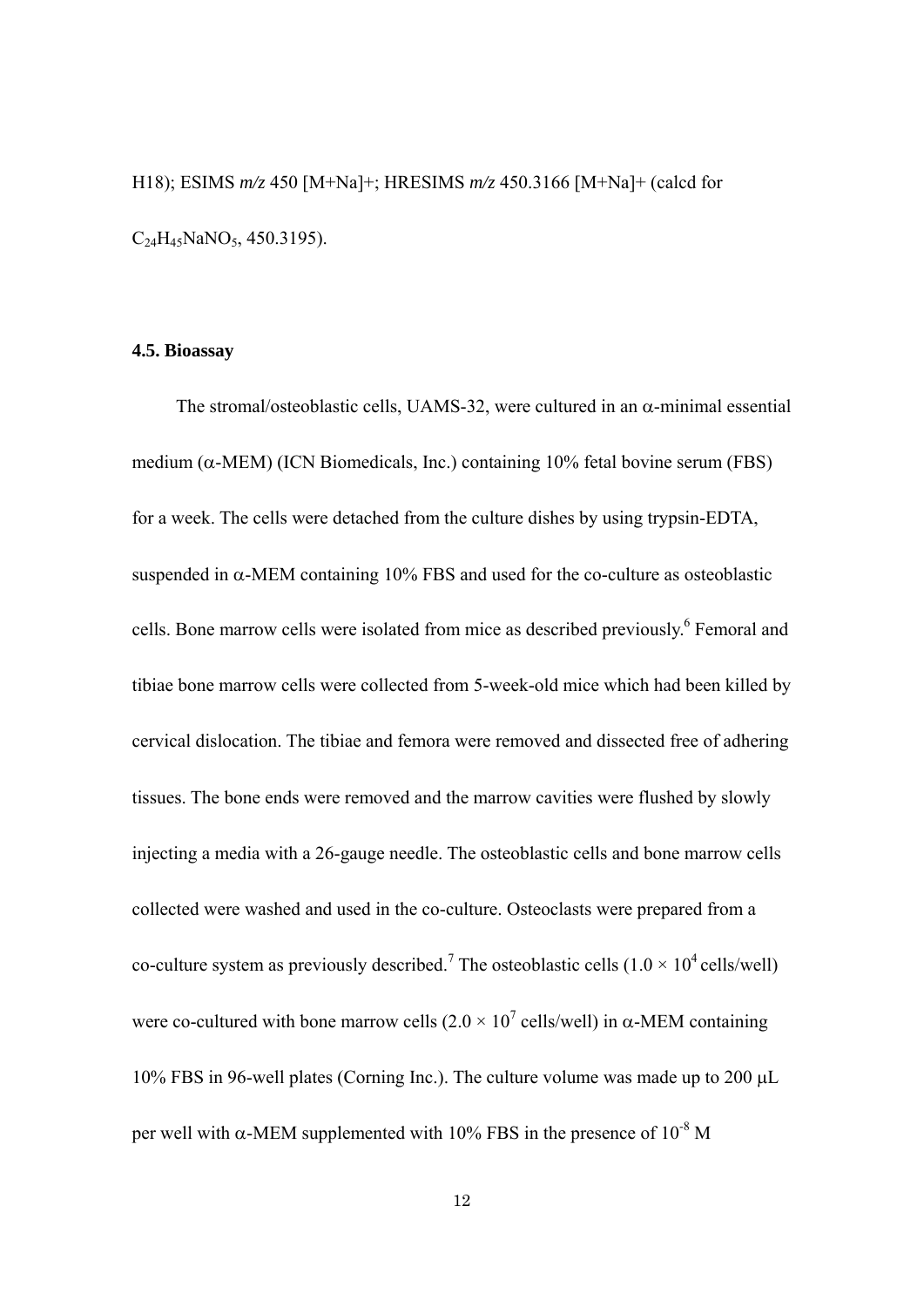$1\alpha,25(OH)_{2}D_{3}$  (Biomol) and  $10^{-6}$  M PGE<sub>2</sub>, with or without a sample. All cultures were maintained at 37°C in a humidified atmosphere containing  $5\%$  CO<sub>2</sub> in air. Three-quarter of medium was changed after co-culture for 3 days. After the cultivation, the adherent cells were fixed with 10% formaldehyde in 10 mM phosphate-buffered saline (pH 7.4) for 20 min. After being treated with 95% ethanol for 1 min, the well surface was dried and treated with the TRAP staining solution [0.1 M sodium acetate buffer (pH 5.0) containing 50 mM sodium tartrate, 0.1 mg/mL naphthol AS-MX phosphate (Sigma chemical Co.), and 1 mg/mL fast red violet LB salt (Sigma chemical Co.)] for 30 min. The TRAP-positive multinucleated cells were then counted under a microscope. Cell viability was evaluated using a 3-(4,5-dimethylthiazol-2-yl)-2,5-diphenyl tetrazolium bromide (MTT) (Sigma chemical Co.) assay. After the culture, cells were treated with 1 mg/mL MTT for 2 h, then precipitated dye was solubilized into dimethylsulfoxide, and the absorbance was measured at 570 nm. Data thus collected were analyzed statistically using Student's *t*-test to determine significant difference in the data among the groups. *P* values less than 0.05 were considered significant. The values are expressed as mean  $\pm$ SE.

#### **Acknowledgment**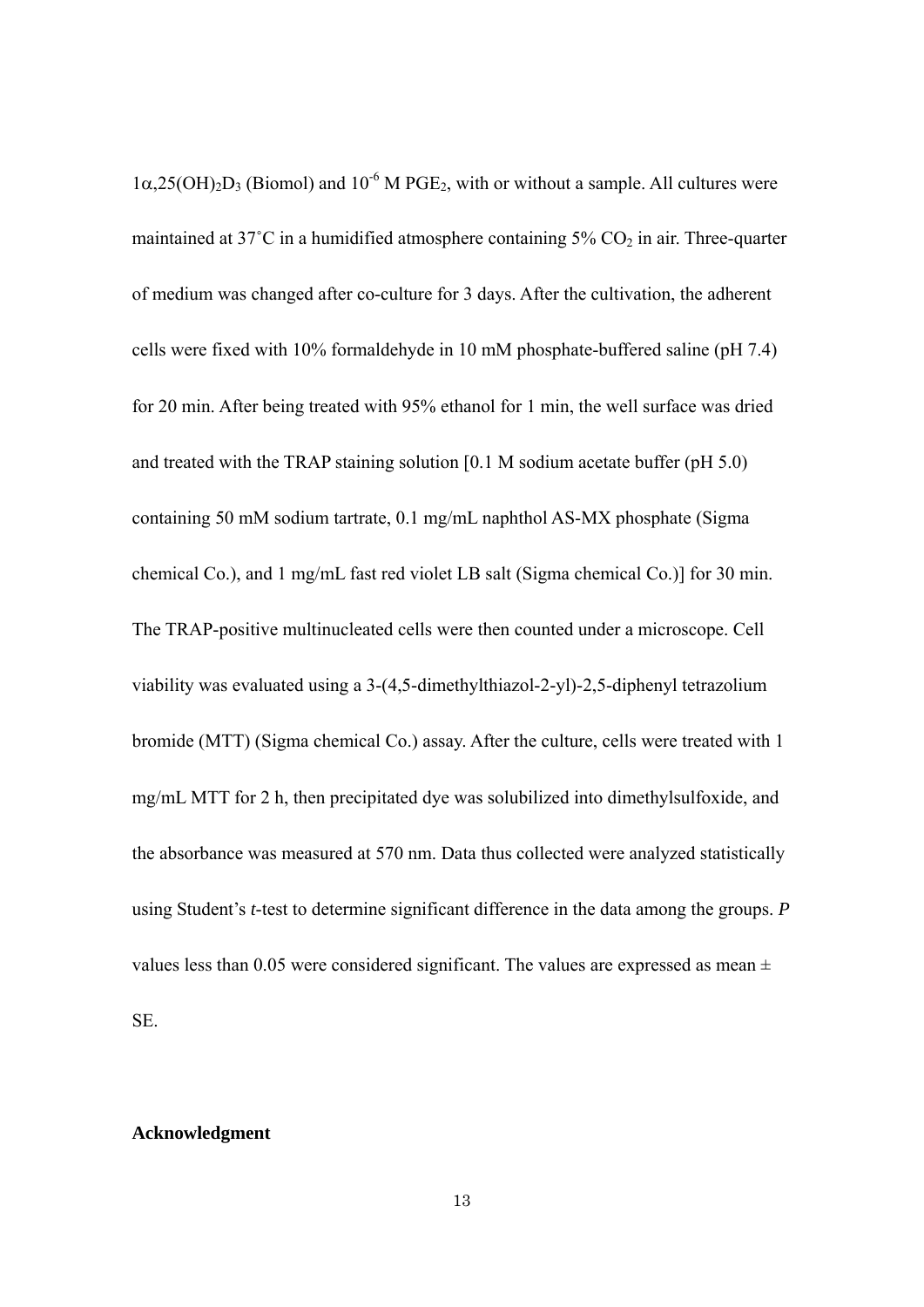This work was partially supported by a Grant-in-Aid for Scientific Research on Innovative Areas "Chemical Biology of Natural Products" from MEXT (Grant Number 24102513).

### **References and notes**

- 1. Massey, H. M.; Flanagan, A. M. *Br. J. Haematol.* **1999**, 106, 167.
- 2. Teitelbaum, S. L. *Science* **2000**, 289, 1504.
- 3. Wu, J.; Choi, J. -H.; Yosida, M.; Harada, E.; Masuda, K.; Koyama, T.; Yazawa, K.;

Noguchi, K.; Nagasawa, K.; Hirai, H.; Kawagishi, H. *Tetrahedron* **2011**, 67, 6576.

- 4. Schmeda-Hirschmann, G.; Razmilic, I.; Gutierrez, M. I.; Loyola, J. I. *Econ. Bot.* **1999**, 53, 177.
- 5. Kawade, M.; Harada, E.; Nishioka, H.; Meguro, S. *Mushroom Sci. Biotechnol.* **2009**, 17, 75.
- 6. Wani, M. R.; Fuller, K.; Kim, N. S.; Choi, Y.; Chambers, T. *Endocrinology* **1999**, 140, 1927.
- 7. Takami, M.; Woo, J. T.; Nagai, K. *Cell Tissue Res.* **1999**, 298, 327.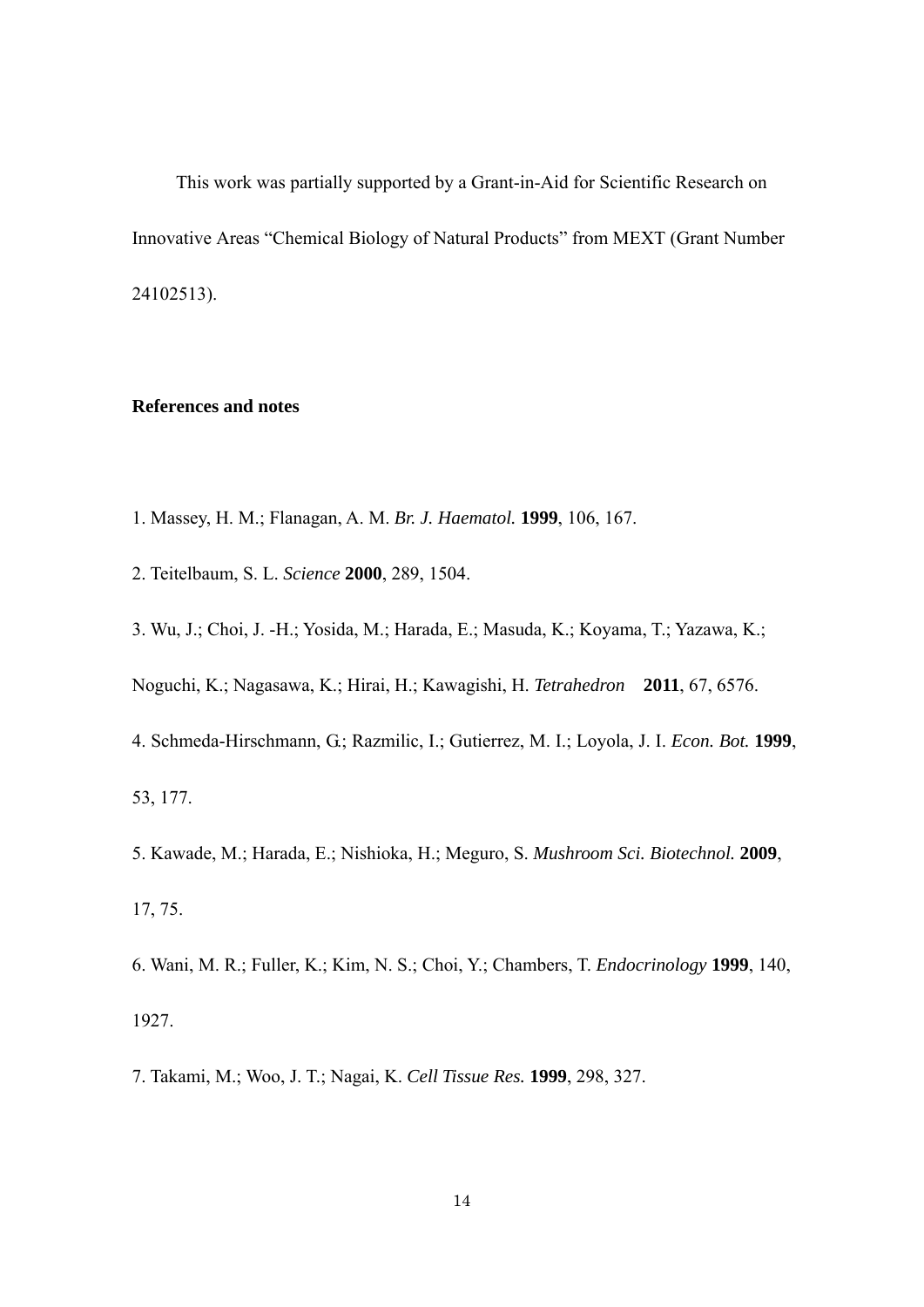| Position       | 1                                          |                                                        |
|----------------|--------------------------------------------|--------------------------------------------------------|
|                | $\delta_H$ (multiplicity, <i>J</i> in Hz)  | $\delta_{C}$                                           |
| 1              | 4.18 (dd, 11.6, 3.7), 4.33 (dd, 11.6, 6.4) | 63.1                                                   |
| $\overline{2}$ | 4.11(m)                                    | 53.0                                                   |
| 3              | $3.62$ (m)                                 | 72.6                                                   |
| $\overline{4}$ | $1.48$ (m)                                 | 34.0                                                   |
| $5 - 17$       | $1.23 - 1.29$ (m)                          | 22.7, 26.0, 29.3, 29.5, 29.6, 29.7 <sup>a</sup> , 31.9 |
| 18             | $0.86$ (t, 6.9)                            | 14.1                                                   |
| 1 <sup>2</sup> |                                            | 170.2                                                  |
| $2^{\circ}$    | 2.00(s)                                    | 23.4                                                   |
| 1"             |                                            | 171.3                                                  |
| 2"             | 2.06(s)                                    | 20.9                                                   |

<sup>a</sup> The signal was much higher than the others.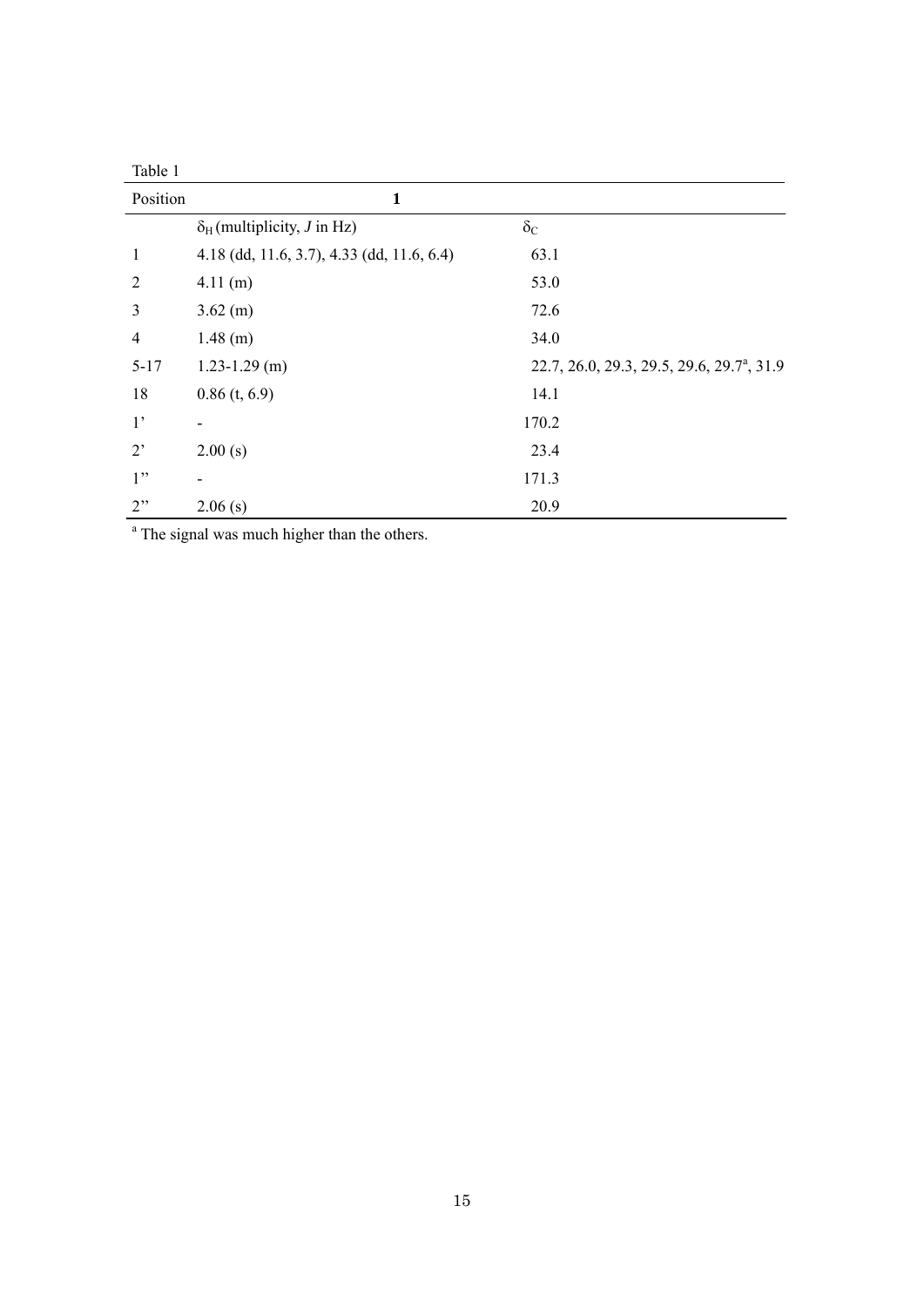# **Figure Legends**

**Fig. 1.** COSY and HMBC correlations of **1**.

**Fig. 2.** Inhibition of osteoclast formation by **1** and its analogues (**2** to **4**).

Closed and open columns indicate cell viability and osteoclast formation, respectively. TRAP-positive multinucleated cells that had more than three nuclei were counted. Cell viability was determined by MTT assay. Data are the mean  $\pm$  SE of two cultures (\**P*<0.01, \*\**P*<0.001 vs control using Student's *t*-test).